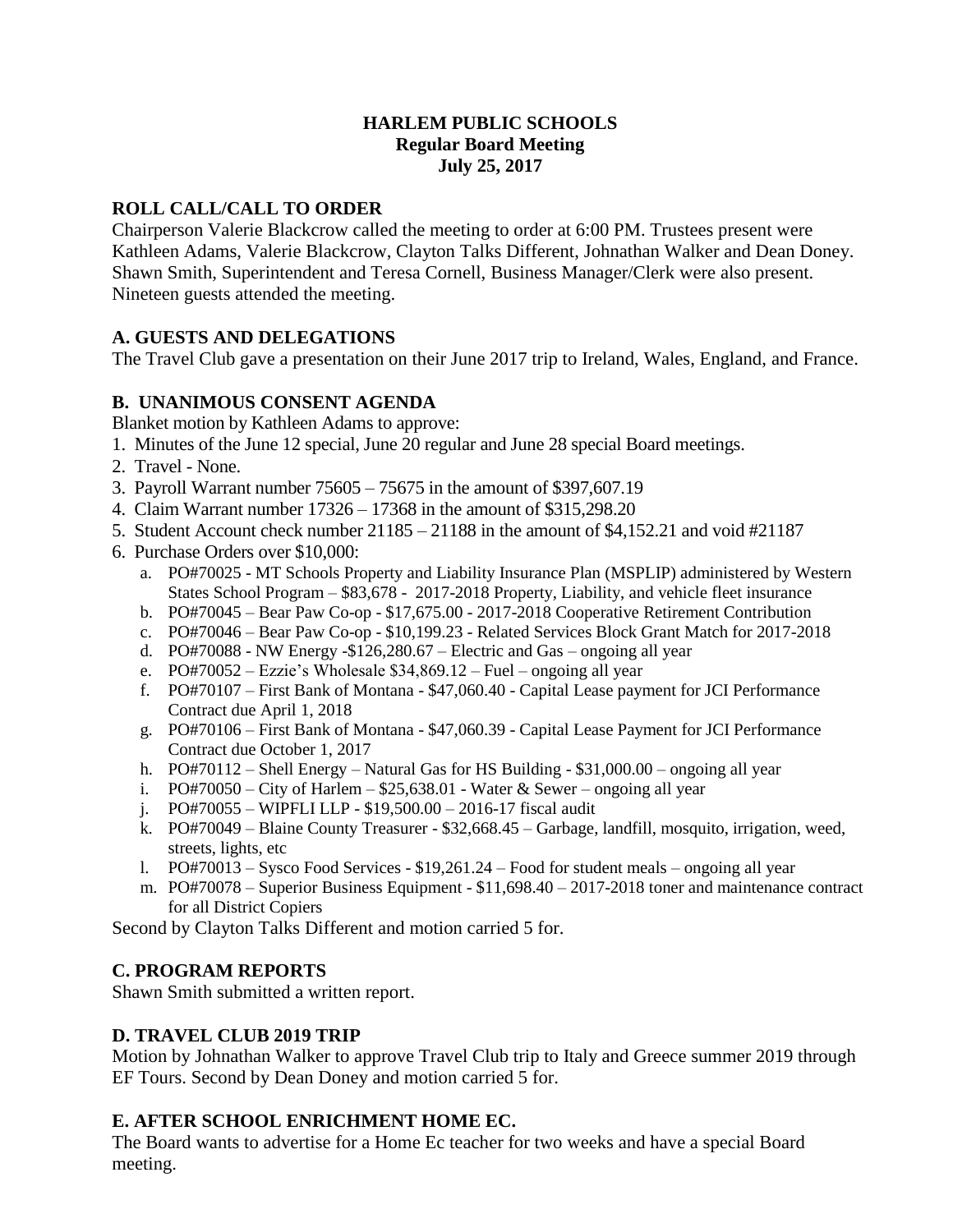#### **F. LGBT STUDENT CLUB**

Table until Shawn gets together a mission statement.

#### **G. ESTABLISH 2017-2018 PETTY CASH ACCOUNT**

Motion by Kathleen Adams to approve the establishment of a petty cash fund in the amount of \$5,000 to use for approved staff development, approved travel, registrations, COD's, postage, fees, deposits, payroll taxes and approved memberships and dues. Second by Dean Doney and motion carried 5 for.

#### **H. REQUEST FROM TURNER FOR ENTRANCE INTO DISTRICT**

Motion by Kathleen Adams to deny request from Turner Schools for bus entrance in Harlem School District #12 for the 2017-18 SY. Second by Clayton Talks Different and motion carried 5 for.

#### **I. 2017-2018 STUDENT ATTENDANCE AGREEMENT**

Motion by Dean Doney to disapprove the following Student Attendance Agreements for SY 2017- 18, whose district of choice is Turner and whose district of residence is Harlem: SB, TB, CJ, CJ, NR, HR, BH, RB, RB, CZ, BZ, GZ, DF, and PL. Second by Johnathan Walker and motion carried 5 for.

#### **J. SET FINAL BUDGET MEETING DATE**

Motion by Dean Doney to set August 15, 2017 as the Final Budget meeting at 6:00 PM with the Regular Board meeting immediately following. Second by Clayton Talks Different and motion carried 5 for.

#### **K. SUB TEACHER PAY RATE**

Motion by Kathleen Adams to set the substitute teacher pay rate for 2017-18 at the beginning Paraprofessional II rate for actual hours worked with no lunch time deducted. Second by Clayton Talks Different and motion carried 3 for, 2 against (Blackcrow, Walker).

#### **L. HIRE 2017-2018 JR/SR HIGH ASSISTANT COOK**

Motion by Dean Doney to hire Krista Drugge as the Jr/Sr High Asst. Cook for SY 2017-18, per the CBA with the district reserving the right to withdraw the offer based upon the results of the background check. Second by Kathleen Adams and motion carried 5 for.

#### **M. HIRE 2017-2018 PARAPROFESSIONALS**

Motion by Kathleen Adams to hire Sarah Green as the elementary para for SY 2017-18, per the CBA with the district reserving the right to withdraw the offer based upon the results of the background check. Second by Jonathan Walker and motion carried 5 for.

Motion by Jonathan Walker to hire Camia Edwards-Savage as the elementary para for SY 2017-18, per the CBA with the district reserving the right to withdraw the offer based upon the results of the background check. Second by Clayton Talks Different and motion carried 5 for.

Motion by Jonathan Walker to hire Deni Carey as the Jr/Sr High para for SY 2017-18, per the CBA with the district reserving the right to withdraw the offer based upon the results of the background check. Second by Kathleen Adams and motion carried 5 for.